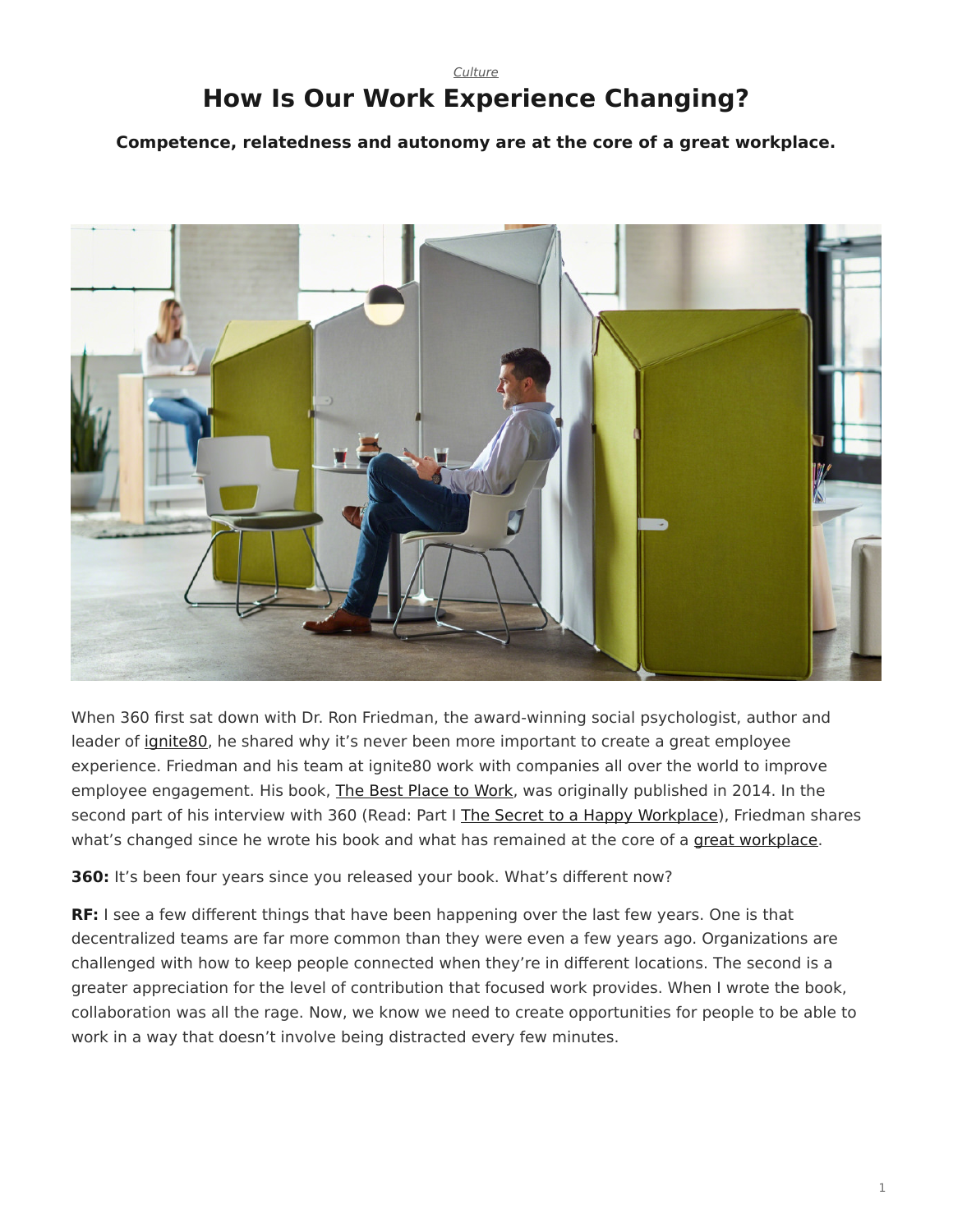The final thing I see is there's an ever-growing wave of opportunities for us to stay connected on an ongoing basis. That's both good and bad. It's bad in the sense that we're carrying our office with us everywhere we go, so there's no ability to disconnect. But, it's also positive if you use that appropriately. A great example is a walking meeting where you can use your phone to record yourself and transcribe notes. You can email ideas to yourself when you're at different locations. It's enhancing our performance in some ways. And, in other ways, it is crippling because we can't seem to get away from work unless we have the right habits in place that allow us to take breaks.

**360:** In the workplaces you visit, have you seen the work experience change in how we approach workplace design?

**RF:** I do see a growing recognition that informal spaces are valuable. It used to be that whatever people were doing away from their desk was viewed as a waste of time. I think there's a growing understanding now that when we spend time in informal spaces, it's in those conversations that we create deeper connections with our colleagues which makes collaboration much more effective. Our performance improves when we feel closer to our colleagues.

**360:** The work we do today is always changing. But, are there any constants when it comes to creating a great workplace?

**RF:** Absolutely. At the core of what makes a successful workplace, you're always going to have the three, basic, psychological needs. The need for competence — feeling like you're good at your job but also like you have opportunities for growth. The need for relatedness — connecting to others in a meaningful way, and feeling valued and respected. And, the need for autonomy — having some say in how you go about doing your job.

**360:** Today's workplace is the most diverse in history. How do you satisfy everyone's needs?

**RF:** The solution is providing people with choice. This really is the manifestation of autonomy — giving people some control over how they go about doing their job and part of that can be choosing the location of where they do their work. In The Best Place To Work, I talk about the university model providing a really nice roadmap for organizations. If you think about how students operate within universities, they have the option of going to the library, dorm, cafeteria, quad or gym depending on what they need to do.

The future of the workplace is a location that attracts employees who want to come there because it facilitates their performance. That's what we need to be thinking about when it comes to building great workspaces because ultimately that's what people are looking for. The answer lies in building offices that optimize space for performance instead of just profitability.

**360:** How do you recommend workplaces give people some autonomy over where they get their work done?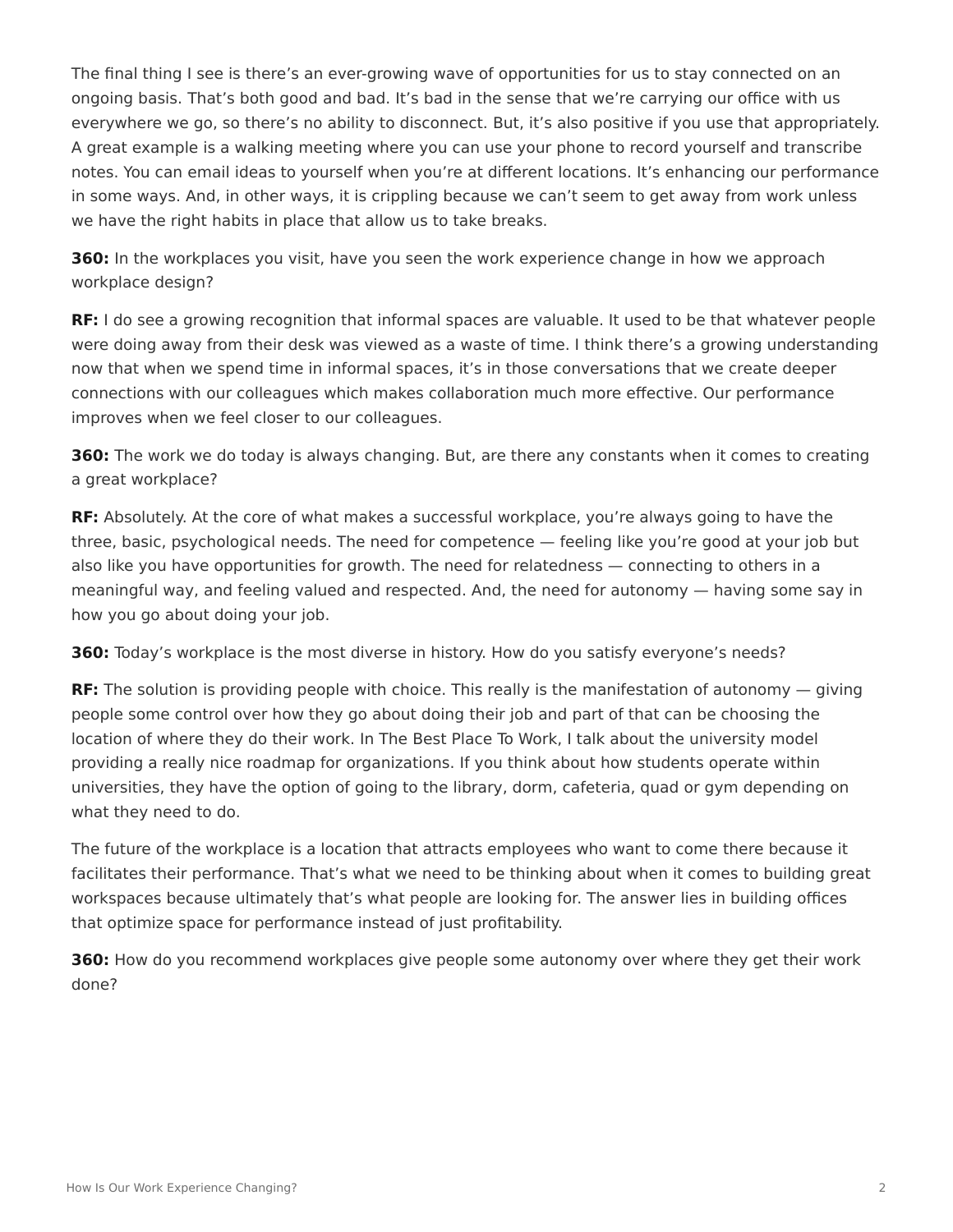**RF:** Anytime you're requiring people to go anywhere, you're probably not getting their best performance because it goes against the basic need of having some control. Providing people with some choice is critical at the office. Give people the power to step away from others and do their focus work. At the same time, provide people with collaborative spaces so they can get together and talk informally without having to reserve a conference room. And, offer people opportunities to restock their mental energy, whether it be through exercise or restoration rooms for napping, or yoga.

**360:** How important do you think the physical environment is to the employee experience?

**RF:** Our physical surroundings have a profound impact on our mindset. Where you are affects the way you think. For example, high ceilings can impact the quality of your creative thinking. Furniture can impact how rigid or flexible your thinking is. Create a workplace with lots of different settings to offer people options so they can match their environment to their task rather than having to do the reverse. Giving people the ability to do their tasks in an environment that is conducive to that task ultimately leads them to having much better outcomes. When you ask how important the environment is, it's just about one of the most critical things you can think of.



Dr. Ron Friedman is an award-winning social psychologist who specializes in human motivation and top performance. He's the author of [The Best Place To Work: The Art and Science of Creating an Extraordinary Workplace](https://www.amazon.com/Best-Place-Work-Extraordinary-Workplace/dp/0399165606). And, leader of [ignite80](https://www.ignite80.com/) — an organization dedicated to improving employee engagement by giving leaders and their teams science-based practices for enriching engagement and improving everyone's experience at work.

| +About Steelcase |  |
|------------------|--|
| +Customer Care   |  |
| +Legal Notices   |  |
| +Connect With Us |  |
| +Contact Us      |  |